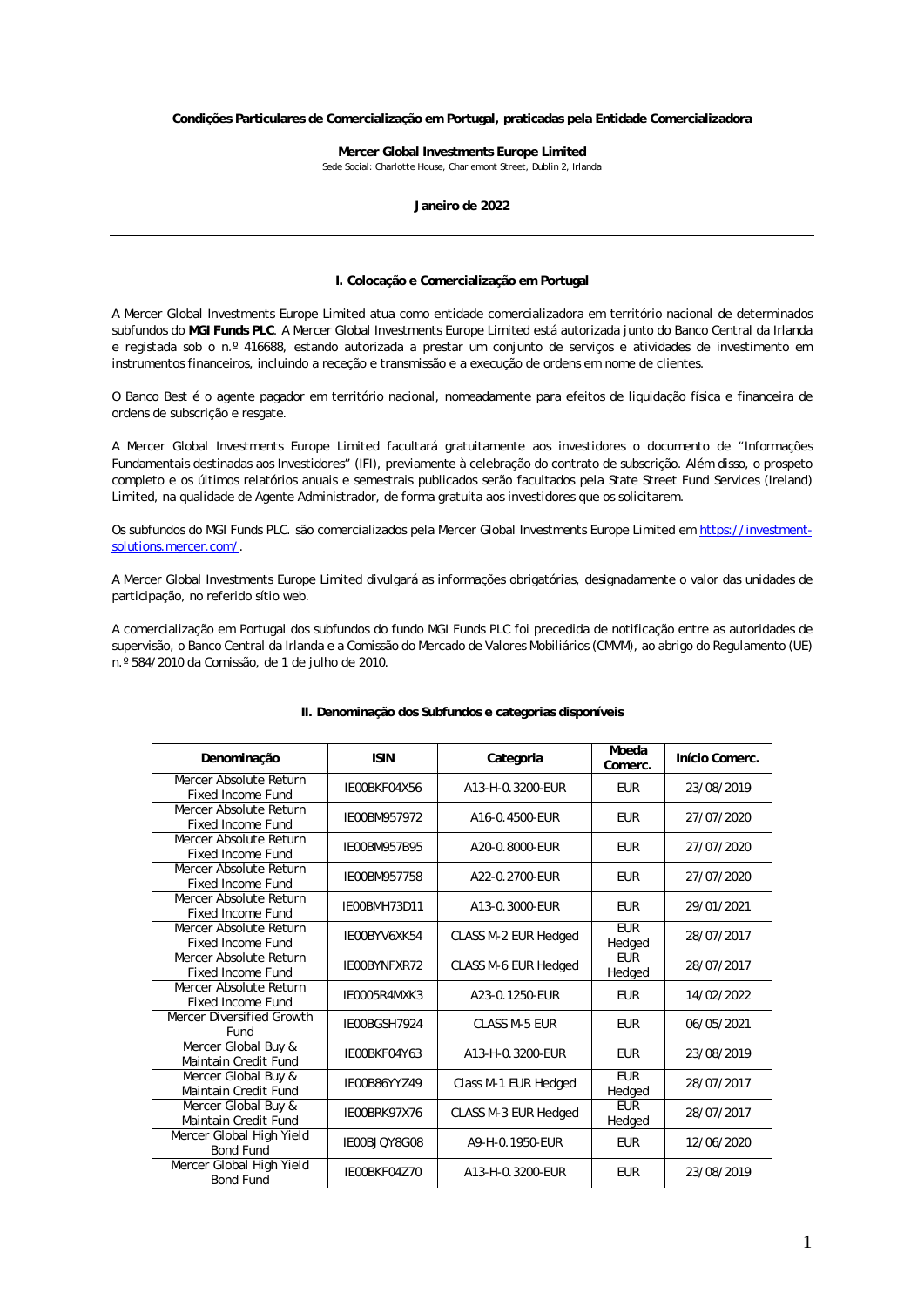| Mercer Global High Yield<br><b>Bond Fund</b>      | IE00B8K6GD86 | CLASS M-3 EUR Hedged | <b>EUR</b><br>Hedged | 28/07/2017 |
|---------------------------------------------------|--------------|----------------------|----------------------|------------|
| Mercer Global Small Cap<br><b>Equity Fund</b>     | IE00BGK8YX64 | A11-0.2500-EUR       | <b>EUR</b>           | 12/06/2020 |
| Mercer Global Small Cap<br><b>Equity Fund</b>     | IE00BKF05989 | A13-0.3000-EUR       | <b>EUR</b>           | 23/08/2019 |
| Mercer Global Small Cap<br><b>Equity Fund</b>     | IE00BGSH7585 | CLASS M-1 EUR        | <b>EUR</b>           | 28/07/2017 |
| Mercer Low Volatility Equity<br>Fund              | IE00BKF05765 | A13-0.3000-EUR       | <b>EUR</b>           | 23/08/2019 |
| Mercer Low Volatility Equity<br>Fund              | IE00BKF05542 | A13-H-0.3200-EUR     | <b>EUR</b>           | 23/08/2019 |
| Mercer Low Volatility Equity<br>Fund              | IE00BGSH7817 | CLASS M-1 EUR Hedged | <b>EUR</b><br>Hedged | 28/07/2017 |
| Mercer Low Volatility Equity<br>Fund              | IE00BLNMPR11 | CLASS M-3 EUR Hedged | EUR<br>Hedged        | 28/07/2017 |
| Mercer Low Volatility Equity<br>Fund              | IE00B6Z10102 | CLASS M-3 EUR        | <b>EUR</b>           | 04/09/2018 |
| Mercer Passive Emerging<br>Markets Equity Fund    | IE00BYY9FF05 | CLASS M-3 EUR        | <b>EUR</b>           | 06/05/2021 |
| Mercer Passive Global<br><b>Equity Fund</b>       | IE00BKF05435 | A13-H-0.3200-EUR     | <b>EUR</b>           | 23/08/2019 |
| Mercer Passive Global<br><b>Equity Fund</b>       | IE00BGY64V41 | M-1 € Hedged         | <b>EUR</b>           | 12/06/2020 |
| Mercer Passive Global<br><b>Equity Fund</b>       | IE00BGY64W57 | CLASS M-2 EUR Hedged | <b>EUR</b><br>Hedged | 28/07/2017 |
| Mercer Passive Global<br><b>Equity Fund</b>       | IE00BGSH7J29 | <b>CLASS M-2 EUR</b> | <b>EUR</b>           | 23/08/2019 |
| Mercer Passive Global<br><b>Equity Fund</b>       | IE00BGY64Y71 | CLASS M-4 EUR Hedged | EUR<br>Hedged        | 28/07/2017 |
| Mercer Short Duration<br>Global Bond Fund 1       | IE00BGK8YT29 | A8-H-0.1700-EUR      | <b>EUR</b>           | 12/06/2020 |
| Mercer Short Duration<br>Global Bond Fund 1       | IE00BKF05658 | A13-H-0.3200-EUR     | <b>EUR</b>           | 23/08/2019 |
| Mercer Short Duration<br>Global Bond Fund 1       | IE00BBD81B51 | CLASS M-1 EUR Hedged | <b>EUR</b><br>Hedged | 28/07/2017 |
| Mercer Short Duration<br>Global Bond Fund 1       | IE00BBPLSL15 | CLASS M-2 EUR Hedged | <b>EUR</b><br>Hedged | 28/07/2017 |
| Mercer Short Duration<br>Global Bond Fund 1       | IE00BP3S8S98 | CLASS M-3 EUR Hedged | <b>EUR</b><br>Hedged | 28/07/2017 |
| Mercer Short Duration<br>Global Bond Fund 2       | IE00BGK8YW57 | A8-H-0.1700-EUR      | <b>EUR</b>           | 12/06/2020 |
| Mercer Short Duration<br>Global Bond Fund 2       | IE00BKF05872 | A13-H-0.3200-EUR     | <b>EUR</b>           | 23/08/2019 |
| Mercer Short Duration<br>Global Bond Fund 2       | IE00BBD81C68 | CLASS M-1 EUR Hedged | <b>EUR</b><br>Hedged | 28/07/2017 |
| Mercer Short Duration<br>Global Bond Fund 2       | IE00BBPLSM22 | CLASS M-2 EUR Hedged | <b>EUR</b><br>Hedged | 28/07/2017 |
| Mercer Short Duration<br>Global Bond Fund 2       | IE00BP3S8T06 | CLASS M-3 EUR Hedged | <b>EUR</b><br>Hedged | 28/07/2017 |
| Mercer Sustainable Global<br><b>Equity Fund</b>   | IE00BKF05Q54 | A13-0.3000-EUR       | <b>EUR</b>           | 23/08/2019 |
| Mercer Sustainable Global<br><b>Equity Fund</b>   | IE00BG47KR52 | A18-0.6000-USD       | <b>USD</b>           | 12/06/2020 |
| Mercer Sustainable Global<br>Equity Fund          | IE00BZBZ8J34 | <b>CLASS M-2 EUR</b> | <b>EUR</b>           | 28/07/2017 |
| Mercer Sustainable Global<br><b>Equity Fund</b>   | IE00BZBZ8K49 | M-2 USD              | <b>USD</b>           | 12/06/2020 |
| Mercer Sustainable Global<br><b>Equity Fund</b>   | IE00BLGYN474 | A17-H-0.5200-EUR     | <b>EUR</b>           | 10/12/2021 |
| <b>Mercer UCITS Alternatives</b><br>Strategies    | IE00BKF05P48 | A13-H-0.3200-EUR     | <b>EUR</b>           | 23/08/2019 |
| Mercer UCITS Alternatives<br>Strategies           | IE00BYMFST52 | CLASS M-1 EUR Hedged | <b>EUR</b><br>Hedged | 28/07/2017 |
| MGI Emerging Markets Debt<br>Fund                 | IE00BKF05096 | A12-0.3000-EUR       | <b>EUR</b>           | 23/08/2019 |
| <b>MGI Emerging Markets Debt</b><br>Fund          | IE00BGSH7478 | CLASS M-1 EUR        | <b>EUR</b>           | 28/07/2017 |
| MGI Emerging Markets Debt<br>Fund                 | IE00B4TBPZ18 | CLASS M-3 EUR        | <b>EUR</b>           | 28/07/2017 |
| <b>MGI Emerging Markets</b><br><b>Equity Fund</b> | IE00BKF05211 | A12-0.3000-EUR       | <b>EUR</b>           | 23/08/2019 |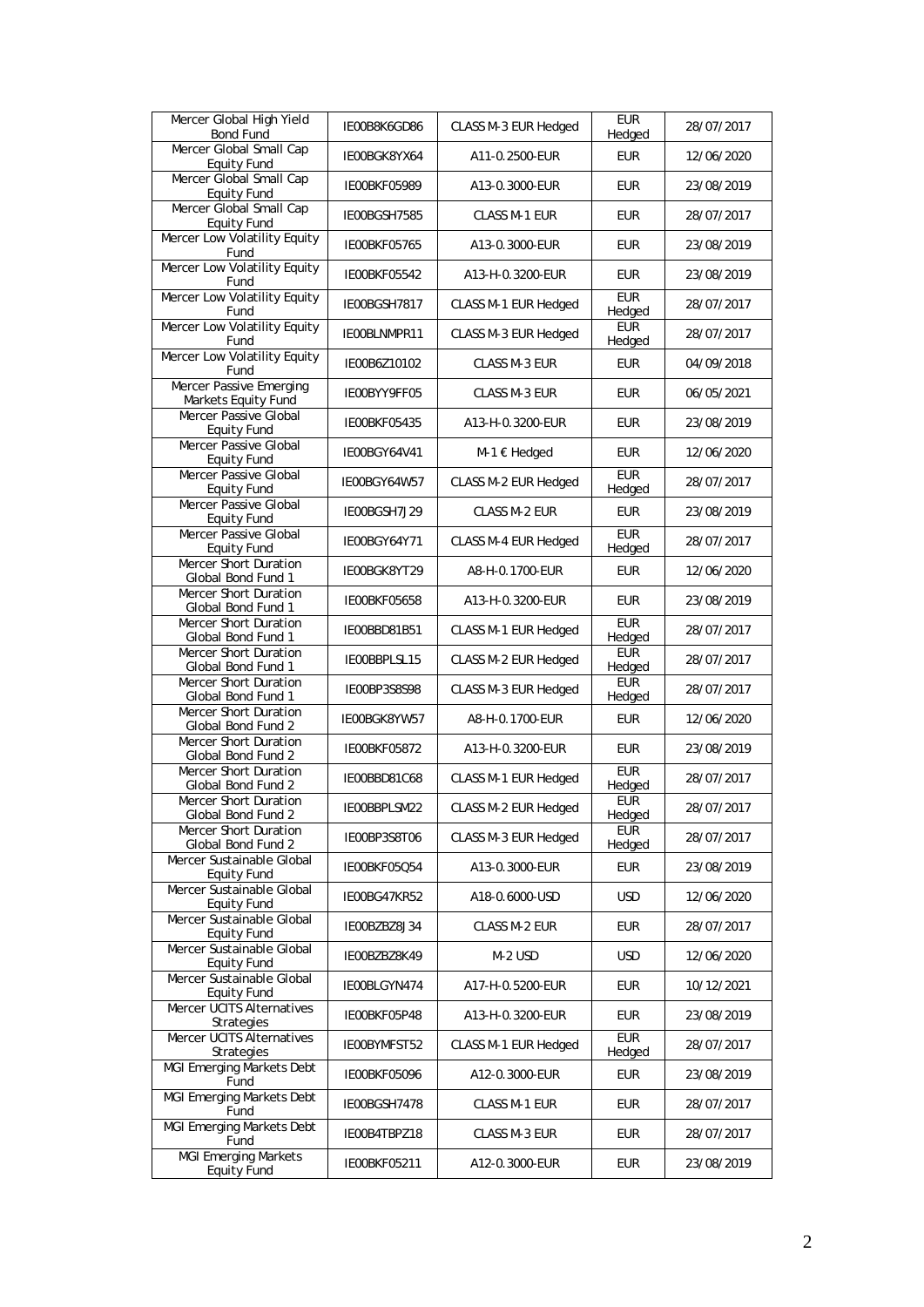| <b>MGI Emerging Markets</b><br><b>Equity Fund</b> | IE00B19FY007 | CLASS M-1 EUR        | <b>EUR</b>           | 28/07/2017 |
|---------------------------------------------------|--------------|----------------------|----------------------|------------|
| <b>MGI Euro Bond Fund</b>                         | IE00BKF05104 | A12-0.3000-EUR       | <b>EUR</b>           | 23/08/2019 |
| <b>MGI Euro Bond Fund</b>                         | IE00B19FV763 | <b>CLASS I-1 EUR</b> | <b>EUR</b>           | 20/02/2019 |
| <b>MGI Euro Bond Fund</b>                         | IE00B19FV102 | <b>CLASS M-1 EUR</b> | <b>EUR</b>           | 28/07/2017 |
| <b>MGI Euro Bond Fund</b>                         | IE00B1KQVY57 | CLASS M-7 EUR        | <b>EUR</b>           | 28/07/2017 |
| MGI Euro Bond Fund                                | IE00BG0SZL16 | M-8 EUR              | <b>EUR</b>           | 12/06/2020 |
| MGI Euro Cash Fund                                | IE00B1KQVZ64 | <b>CLASS M-7 EUR</b> | <b>EUR</b>           | 23/11/2018 |
| MGI Eurozone Equity Fund                          | IE00BKBDS363 | A10-0.2000-EUR       | <b>EUR</b>           | 12/06/2020 |
| MGI Eurozone Equity Fund                          | IE00BKF04J13 | A13-0.3000-EUR       | <b>EUR</b>           | 23/08/2019 |
| MGI Eurozone Equity Fund                          | IE00B19FSZ34 | <b>CLASS M-1 EUR</b> | <b>EUR</b>           | 31/08/2017 |
| MGI Eurozone Equity Fund                          | IE00B19FT056 | <b>CLASS M-2 EUR</b> | <b>EUR</b>           | 28/07/2017 |
| <b>MGI Global Equity Fund</b>                     | IE00BKT1CW95 | A10-H-0.2200-EUR     | <b>EUR</b>           | 21/05/2021 |
| MGI Global Equity Fund                            | IE00BKF04L35 | A13-0.3000-EUR       | <b>EUR</b>           | 23/08/2019 |
| MGI Global Equity Fund                            | IE00BKF04K28 | A13-H-0.3200-EUR     | <b>EUR</b>           | 23/08/2019 |
| MGI Global Equity Fund                            | IE00B7KXFD57 | M-3 EUR Hedged       | <b>EUR</b><br>Hedged | 27/07/2020 |
| MGI Global Equity Fund                            | IE00B44SBF98 | CLASS M-7 EUR Hedged | <b>EUR</b><br>Hedged | 28/07/2017 |
| <b>MGI Global Equity Fund</b>                     | IE00B1KQX490 | <b>CLASS M-7 EUR</b> | <b>EUR</b>           | 28/07/2017 |

# **III. Custos e Encargos<sup>1</sup>**

| Comissões cobradas pela Entidade Comercializadora |               |  |  |
|---------------------------------------------------|---------------|--|--|
| Comissões de subscrição                           | 0%            |  |  |
| Comissões de resgate                              | 0%            |  |  |
| Comissões de conversão                            | Não aplicável |  |  |
| Comissões de transação aplicada na subscrição     | Não aplicável |  |  |
| Comissões de transação aplicadas no resgate       | Não aplicável |  |  |
| Comissões de transferência                        | Não aplicável |  |  |

| Outros encargos                             |              |                                 |  |  |
|---------------------------------------------|--------------|---------------------------------|--|--|
| Denominação                                 | <b>ISIN</b>  | Encargos correntes <sup>2</sup> |  |  |
| Mercer Absolute Return Fixed Income Fund    | IE00BKF04X56 | 0,61%                           |  |  |
| Mercer Absolute Return Fixed Income Fund    | IE00BM957972 | 0.76%                           |  |  |
| Mercer Absolute Return Fixed Income Fund    | IE00BM957B95 | 1,11%                           |  |  |
| Mercer Absolute Return Fixed Income Fund    | IE00BM957758 | 0,58%                           |  |  |
| Mercer Absolute Return Fixed Income Fund    | IE00BMH73D11 | 0,59%                           |  |  |
| Mercer Absolute Return Fixed Income Fund    | IE00BYV6XK54 | 0,57%                           |  |  |
| Mercer Absolute Return Fixed Income Fund    | IE00BYNFXR72 | 0,75%                           |  |  |
| Mercer Absolute Return Fixed Income Fund    | IE0005R4MXK3 | 0,40%                           |  |  |
| Mercer Diversified Growth Fund              | IE00BGSH7924 | 0,37%                           |  |  |
| Mercer Global Buy & Maintain Credit Fund    | IE00BKF04Y63 | 0,43%                           |  |  |
| Mercer Global Buy & Maintain Credit Fund    | IE00B86YYZ49 | 0,41%                           |  |  |
| Mercer Global Buy & Maintain Credit Fund    | IE00BRK97X76 | 0,61%                           |  |  |
| Mercer Global High Yield Bond Fund          | IE00BJQY8G08 | 0,44%                           |  |  |
| Mercer Global High Yield Bond Fund          | IE00BKF04Z70 | 0,59%                           |  |  |
| Mercer Global High Yield Bond Fund          | IE00B8K6GD86 | 1,02%                           |  |  |
| Mercer Global Small Cap Equity Fund         | IE00BGK8YX64 | 0,74%                           |  |  |
| Mercer Global Small Cap Equity Fund         | IE00BKF05989 | 0,79%                           |  |  |
| Mercer Global Small Cap Equity Fund         | IE00BGSH7585 | 0,95%                           |  |  |
| Mercer Low Volatility Equity Fund           | IE00BKF05765 | 0,73%                           |  |  |
| Mercer Low Volatility Equity Fund           | IE00BKF05542 | 0,75%                           |  |  |
| Mercer Low Volatility Equity Fund           | IE00BGSH7817 | 0,84%                           |  |  |
| Mercer Low Volatility Equity Fund           | IE00BLNMPR11 | 1,02%                           |  |  |
| Mercer Low Volatility Equity Fund           | IE00B6Z10102 | 0,99%                           |  |  |
| Mercer Passive Emerging Markets Equity Fund | IE00BYY9FF05 | 0,36%                           |  |  |
| Mercer Passive Global Equity Fund           | IE00BKF05435 | 0,35%                           |  |  |
| Mercer Passive Global Equity Fund           | IE00BGY64V41 | 0,28%                           |  |  |
| Mercer Passive Global Equity Fund           | IE00BGY64W57 | 0,38%                           |  |  |
| Mercer Passive Global Equity Fund           | IE00BGSH7J29 | 0,32%                           |  |  |
| Mercer Passive Global Equity Fund           | IE00BGY64Y71 | 0,58%                           |  |  |
| Mercer Short Duration Global Bond Fund 1    | IE00BGK8YT29 | 0,30%                           |  |  |

<sup>1</sup> Nota: como descrito no Prospeto, poderão ser aplicados, por decisão dos Administradores, mecanismos de flutuação de preços ("*swing pricing*") em função das subscrições ou resgates líquidos num dia de negociação.<br><sup>2</sup> A percentagem de cada encargo poderá variar ao longo do tempo.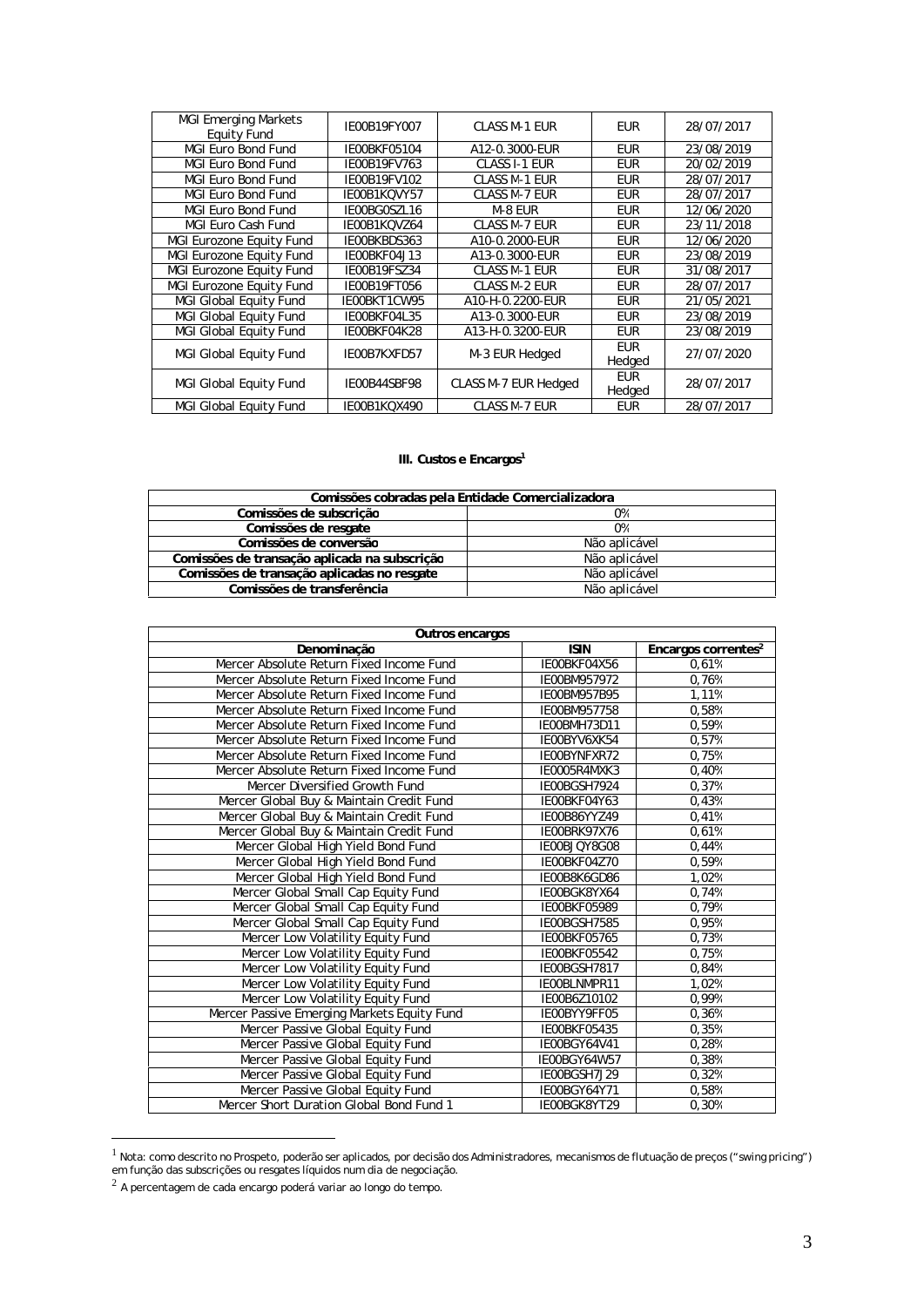| Mercer Short Duration Global Bond Fund 1 | IE00BKF05658 | 0,45% |
|------------------------------------------|--------------|-------|
| Mercer Short Duration Global Bond Fund 1 | IE00BBD81B51 | 0,33% |
| Mercer Short Duration Global Bond Fund 1 | IE00BBPLSL15 | 0,48% |
| Mercer Short Duration Global Bond Fund 1 | IE00BP3S8S98 | 0,73% |
| Mercer Short Duration Global Bond Fund 2 | IE00BGK8YW57 | 0,38% |
| Mercer Short Duration Global Bond Fund 2 | IE00BKF05872 | 0,53% |
| Mercer Short Duration Global Bond Fund 2 | IE00BBD81C68 | 0,41% |
| Mercer Short Duration Global Bond Fund 2 | IE00BBPLSM22 | 0,56% |
| Mercer Short Duration Global Bond Fund 2 | IE00BP3S8T06 | 0,81% |
| Mercer Sustainable Global Equity Fund    | IE00BKF05Q54 | 0,75% |
| Mercer Sustainable Global Equity Fund    | IE00BG47KR52 | 0,90% |
| Mercer Sustainable Global Equity Fund    | IE00BZBZ8J34 | 0,79% |
| Mercer Sustainable Global Equity Fund    | IE00BZBZ8K49 | 0,68% |
| Mercer Sustainable Global Equity Fund    | IE00BLGYN474 | 0,89% |
| Mercer UCITS Alternatives Strategies     | IE00BKF05P48 | 1,44% |
| Mercer UCITS Alternatives Strategies     | IE00BYMFST52 | 1,19% |
| MGI Emerging Markets Debt Fund           | IE00BKF05096 | 0,72% |
| MGI Emerging Markets Debt Fund           | IE00BGSH7478 | 0,83% |
| MGI Emerging Markets Debt Fund           | IE00B4TBPZ18 | 1,13% |
| MGI Emerging Markets Equity Fund         | IE00BKF05211 | 0,81% |
| MGI Emerging Markets Equity Fund         | IE00B19FY007 | 0,93% |
| MGI Euro Bond Fund                       | IE00BKF05104 | 0,35% |
| MGI Euro Bond Fund                       | IE00B19FV763 | 0,37% |
| <b>MGI Euro Bond Fund</b>                | IE00B19FV102 | 0,57% |
| MGI Euro Bond Fund                       | IE00B1KQVY57 | 0,47% |
| MGI Euro Bond Fund                       | IE00BG0SZL16 | 0,13% |
| MGI Euro Cash Fund                       | IE00B1KQVZ64 | 0,30% |
| MGI Eurozone Equity Fund                 | IE00BKBDS363 | 0,64% |
| MGI Eurozone Equity Fund                 | IE00BKF04J13 | 0,74% |
| MGI Eurozone Equity Fund                 | IE00B19FSZ34 | 0,91% |
| MGI Eurozone Equity Fund                 | IE00B19FT056 | 1,02% |
| MGI Global Equity Fund                   | IE00BKT1CW95 | 0,58% |
| MGI Global Equity Fund                   | IE00BKF04L35 | 0,67% |
| MGI Global Equity Fund                   | IE00BKF04K28 | 0,69% |
| MGI Global Equity Fund                   | IE00B7KXFD57 | 0,67% |
| MGI Global Equity Fund                   | IE00B44SBF98 | 0,66% |
| MGI Global Equity Fund                   | IE00B1KQX490 | 0,65% |

# **IV. Natureza, Funcionamento e Riscos**

A natureza, o funcionamento e os riscos de cada subfundo encontram-se descritos no respetivo IFI, disponível em [https://investment-solutions.mercer.com/europe/ie/en/our-funds.html.](https://urldefense.com/v3/__https:/investment-solutions.mercer.com/europe/ie/en/our-funds.html__;!!F0BwWNrp9Us!fxECBN_tFpAmAy7YtvAovMZlmHG3aaWmyhUDZFY1DDr5v7wxXgsBE8pQWn9O5LtQgdo$)

## **V. Mercado Alvo**

Cada subfundo tem um mercado alvo, definido pela sociedade gestora, que se encontra descrito no Suplemento e EMT (*European MiFID Template*) respetivo a cada subfundo.

# **VI. Fiscalidade**

|            | Titular do rendimento             | Rendimentos de capitais e mais-valias e menos-valias                                                                                                                                                                                                                                                                                                                                                                                       |
|------------|-----------------------------------|--------------------------------------------------------------------------------------------------------------------------------------------------------------------------------------------------------------------------------------------------------------------------------------------------------------------------------------------------------------------------------------------------------------------------------------------|
| <b>IRS</b> | Pessoas singulares residentes     | Rendimentos distribuídos: Retenção na fonte, a título<br>definitivo, à taxa de 28%, sem prejuízo de o titular residente<br>optar pelo seu englobamento.<br>Mais-valias e menos-valias resultantes de resgate e liquidação:<br>O saldo anual positivo entre as mais-valias e as menos-valias<br>resultantes da alienação é tributado em IRS, à taxa especial de<br>28%, sem prejuízo de o titular residente optar pelo seu<br>englobamento. |
| <b>IRS</b> | Pessoas singulares não residentes | Não sujeitos a imposto em território português.                                                                                                                                                                                                                                                                                                                                                                                            |
| <b>IRC</b> | Pessoas coletivas residentes      | Tributados à taxa de IRC aplicável à pessoa coletiva, acrescida<br>da Derrama.                                                                                                                                                                                                                                                                                                                                                             |
| <b>IRC</b> | Pessoas coletivas não residentes  | Não sujeitos a imposto em território português.                                                                                                                                                                                                                                                                                                                                                                                            |

**Nota**: O tratamento fiscal depende das circunstâncias específicas de cada cliente e pode ser objeto de alterações futuras.